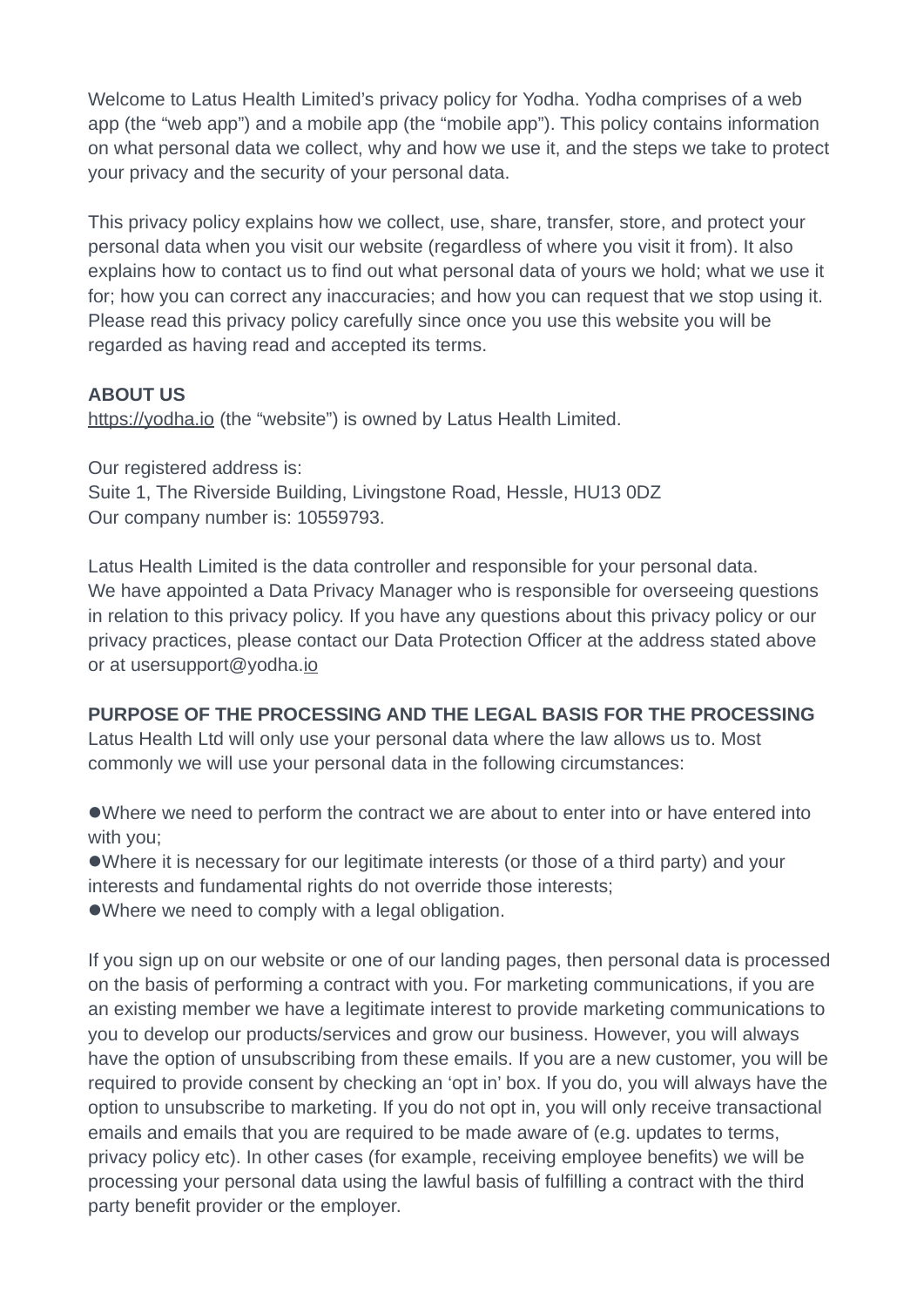## **LEGITIMATE INTERESTS OF LATUS HEALTH LTD OR THIRD PARTIES**

Latus Health Ltd have a legitimate interest in processing the personal data which is provided by customers at the point of sale for marketing purposes.

We may also use your personal data for other specific legitimate purposes such as:

To ensure that content from our site is presented in the most effective manner for you and for your computer.

To provide you with information, products or services that you request from us or which we feel may interest you, where you have either explicitly consented to.

To carry out our obligations arising from any contracts entered into between you and us.

To allow you to participate in interactive features of our service, when you choose to do so.

To notify you about changes to our service.

We may also use your data, or permit selected third parties, such as but not limited to; participating retailers, Physitrack (for physio programs and monitoring), Health Hero (for our online GP services and counselling), your referring organisation (where applicable) or Simfoni (our voucher partners) to use your data to provide you with services and information about goods which may be of interest to you and we may contact you about these by post or telephone. We will get your express opt-in consent before we share your personal data with any third party for marketing purposes.

We do not sell, rent or lease customer lists to third parties. We may, from time to time, contact you on behalf of external business partners about a particular offering that may be of interest to you. In those cases, your unique personally identifiable information (e-mail, name, address, telephone number) is not transferred to the third party. In addition, we may share data with trusted partners to help us perform affiliate marketing, statistical analysis, send you email or postal mail, provide customer support, or arrange for deliveries. All such third parties are prohibited from using your personal data except to provide these services to us, and they are required to maintain the confidentiality of your personal data. If you are an existing customer, we will only contact you by electronic means (e-mail, SMS, Push, Phone) or post with information about goods and services similar to those which were the subject of your original consent if you have consented to receive such marketing or you have entered into a contract with us or purchased from us and have not opted out of receiving marketing.

If you are a new customer, and where we permit selected third parties, such as participating participating retailers, or Simfoni, to use your personal data, we (or they) will contact you by electronic means only if you have consented to this.

# **DATA WE MAY COLLECT FROM YOU**

We may collect and process the following data about you:

- Information that you provide by filling in forms on our site **[h](https://www.rewardmenow.co.uk/)ttps://yodha.io**
- **Information passed to use by your referring organisation**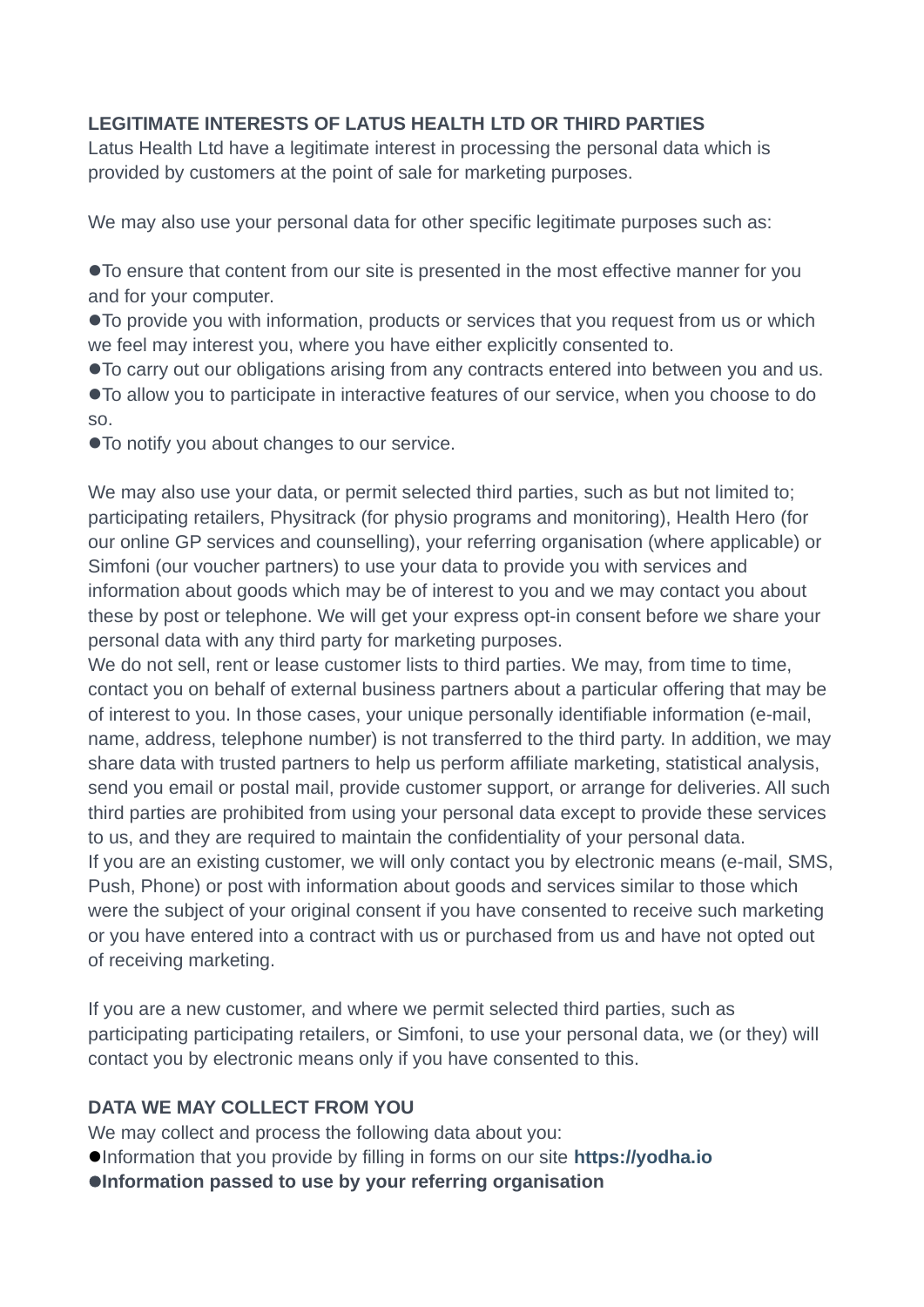User name and password – If we collect a user name and password, this is so we can keep your personal data secure and so that we can have your information to hand each time you visit us.

Name, address and postcode – Without this we won't know where to send your order or to whom, we also use postcodes to quickly get your full address to save you typing it out and in some cases to identify whether we deliver or offer services in your area. If you have location services enabled on your smart device we may also use this to recommend restaurants / applicable services in within the area you are in.

Email address – We send confirmation of your orders via email and will send you informational messages as well as offers which may interest you.

Telephone numbers – If there are any problems with your order or we need to check anything, we need to be able to contact you quickly.

● GP details – if you choose to engage with our online GP services we will ask about your GP details should you need a prescription or further referral.

Existing health conditions (web app only) – we will ask about any previous or existing medical conditions that may affect your line of work.

Medical information (web app only) – if your organisations requires you to attend health surveillance app

● Date of Birth – We may request this to verify your age.

**If you contact us, we may keep a record of that correspondence.** 

We may also ask you to complete surveys that we use for research purposes, although you do not have to respond to them.

Details of your visits to our site and the resources that you access.

● App usage data – including location services.

Where we need to collect personal data by law, or under the terms of a contract with you, and you fail to provide the data when requested, we may not be able to perform the contract we have or are trying to enter into with you (for example to provide you with products or services). In this case, we may have to cancel a product or service you have with us, but we will notify you if this is the case.

We do collect some Special Categories of personal data about you (this includes details about your race, ethnicity, and information about your health, genetic and biometric data)

We do not collect the following Special Categories:

- Religious or philosophical beliefs
- Sex life
- Sexual orientation
- Political opinions
- Trade union membership
- Criminal convictions and offences

### **DATA WE MAY SHARE**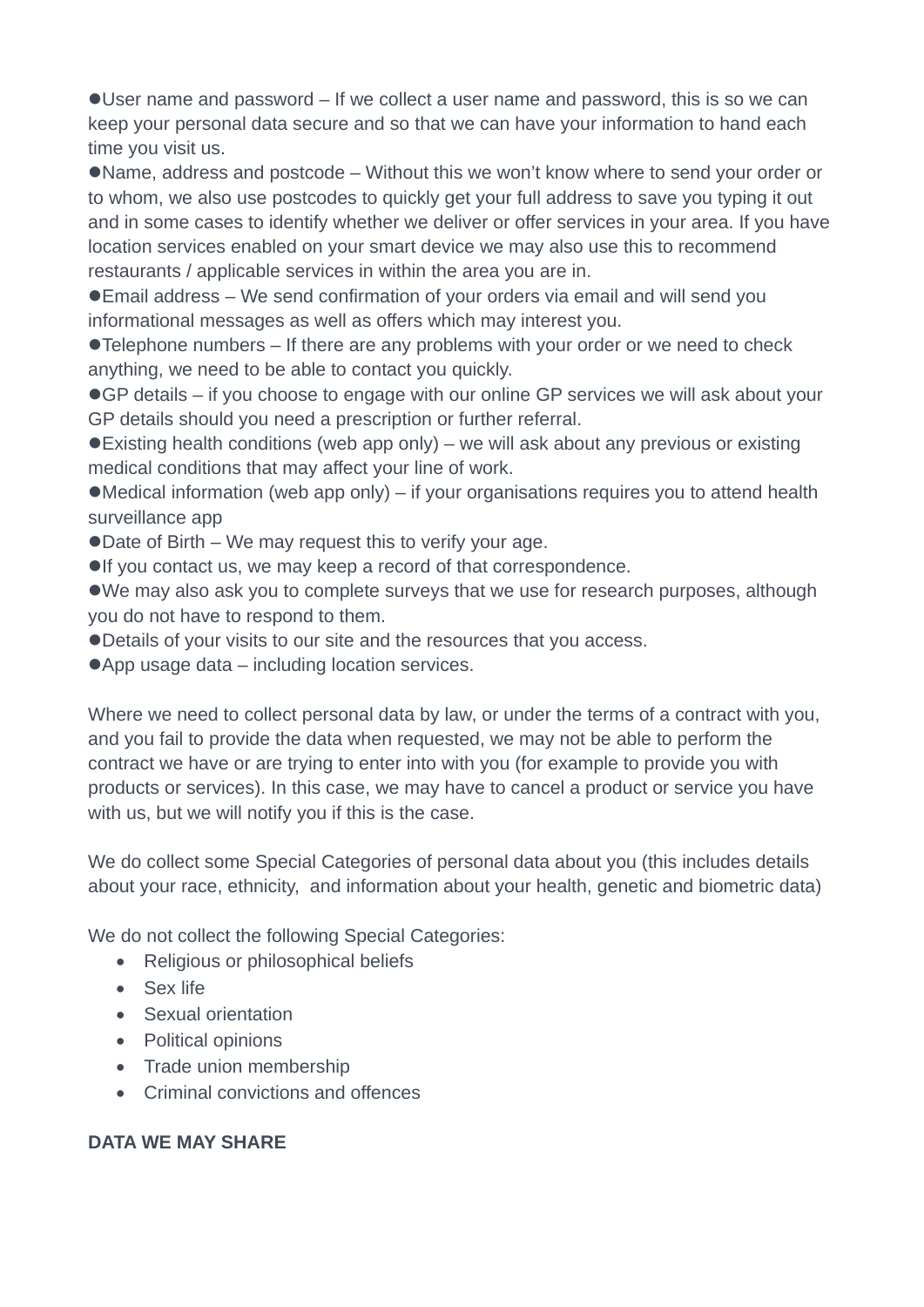Latus Health Ltd are required to share the personal data provided by its customers to third parties in order to fulfil contractual obligations. The following are categories of recipients that customer information could be shared with:

Data Centres – This is so we can store your data securely

Fulfilment Houses – To allow us to fulfil and send you a physical card if you have ordered one.

- External IT Providers To provide disaster recovery and back up services
- Payment Providers To process your payment securely
- Referring Organisation To allow you to access the benefits
- Business Benefit Providers To allow you to access the benefits

We require all third parties to respect the security of your personal data and to treat it in accordance with the law. We do not allow our third-party service providers to use your personal data for their own purposes and only permit them to process your personal data for specified purposes in accordance with our instructions.

All information you provide to us is stored on our secure servers. Any payment transactions are encrypted using SSL technology. Where we have given you (or where you have chosen) a password which enables you to access certain parts of our site, you are responsible for keeping this password confidential. We ask you not to share a password with anyone. Unfortunately, the transmission of information and personal data via the internet is not completely secure.

Although we will do our best to protect your personal data, we cannot guarantee the security of your data transmitted to our site; any transmission is at your own risk. Once we have received your personal data, we will use strict procedures and security features to try to prevent unauthorised access. We may disclose your personal data to any member of our group (Latus Health Ltd), which means our subsidiaries, our ultimate holding company and its subsidiaries, as defined in section 1159 of the UK Companies Act 2006. We will not disclose your personal data to any of the relevant third parties listed above in this section for marketing purposes. Our Data Protection Officer can provide you with contact details of our third parties upon request if required. You are able to do this by emailing our Data Protection Officer at usersupport@yodha.io

#### **RETENTION PERIOD**

Latus Health Ltd retain all customer personal data for 5 years after they last interacted with us. Where there has been a period of 5 years after the end of membership and where has been no interaction between the organisation and the customer within this time, their personal data is erased and securely disposed of. We may retain your personal data for a longer period in the event of a complaint or if we reasonably believe there is a prospect of litigation in respect of our relationship with you.

In some circumstances we will anonymise your personal data (so it can no longer be associated with you) for research or statistical purposes, in which case we may use this information indefinitely without notice to you.

#### **RIGHTS OF DATA SUBJECTS**

Latus Health Ltd process personal data on your behalf which means you are a Data Subject (individual), so you have the right to withdraw consent from our marketing at any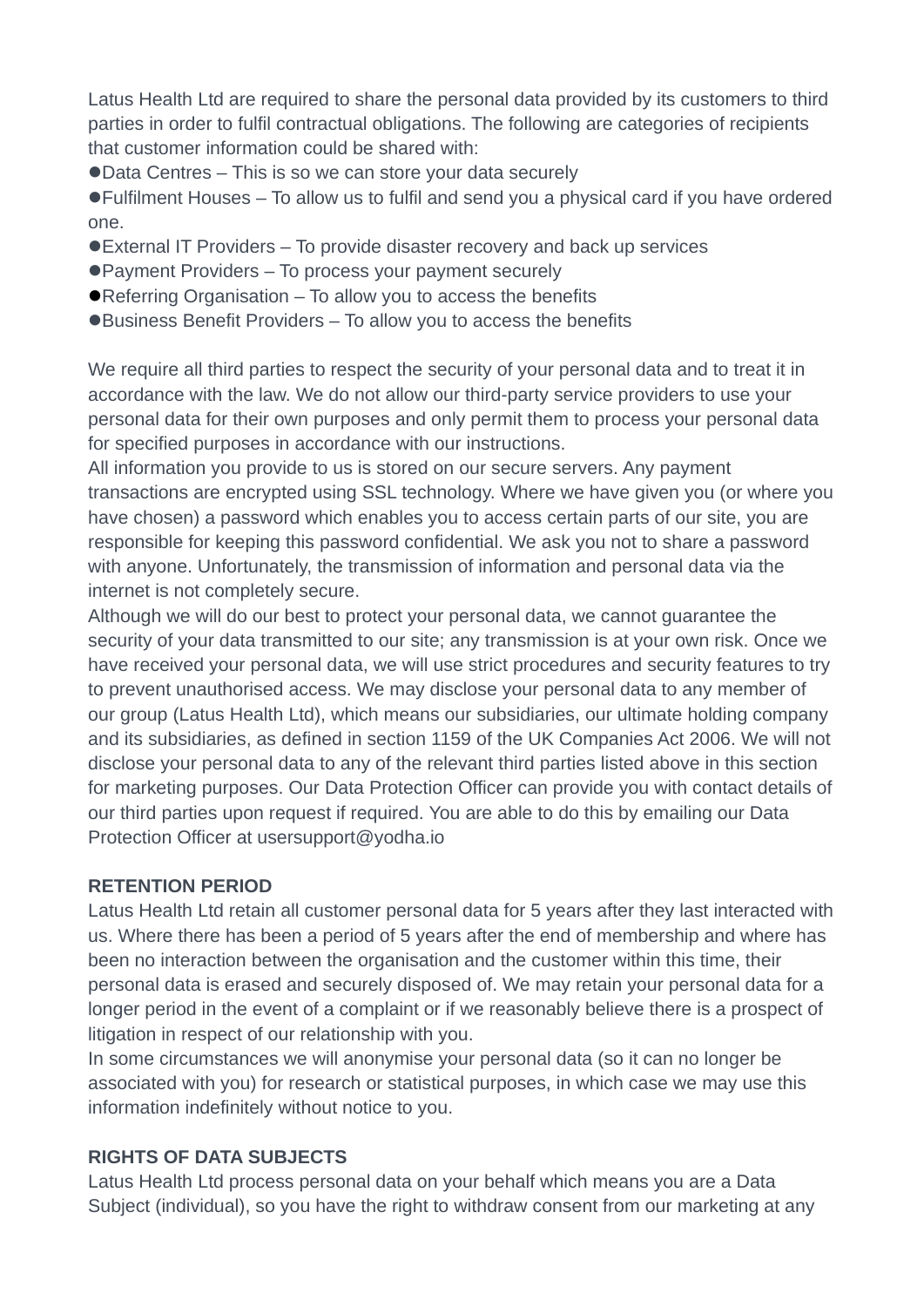given time. You can exercise the right at any time by contacting us at [usersupport@yodha.io](mailto:usersupport@yodha.io) However, we will still be required to notify you of changes to our privacy policy, terms and conditions and any other legal requirement. You have the right to make a Subject Access Request to Latus Health Ltd's Data Protection Officer in the event that you wish to determine what personal data we hold about you. We welcome these requests and aim to respond within 72 working hours of receipt. Occasionally it could take us longer than 72 hours if your request is particularly complex or you have made a number of requests. In this case, we will notify you and keep you updated.

You will not have to pay a fee to access your personal data (or to exercise any other rights). However, we may charge a reasonable fee if your request is clearly unfounded, repetitive or excessive. Alternatively, we could refuse to comply with your request in these circumstances.

You have the right to request your data to be erased. This can be done by contacting usersupport@yodha.io. Please bear in mind this is not an absolute right and there maybe instances where we cannot completely erase your data (e.g. when the personal data is required for the exercise of legal claims or to comply with any legal obligation placed upon us), if an exception does come up this will be discussed with you when you make the request.

You have the right to rectification. If you notice that any of your details are incorrect please contact the customer service team who will be more than happy to rectify this. We will also send transactional reminders to request that you notify us of any changes to your personal data so that we can keep your data up to date.

You have the right to portability. This is where you would like to transfer your data to another organisation. To request this, please contact [usersupport@yodha.io](mailto:usersupport@yodha.io). We will provide this within a structured CSV file for you to provide to a third party.

You also have a right to lodge a complaint with the Supervisory Authority (Information Commissioners Office in the UK), should you feel that we have not handled your personal data in line with legislative and regulatory requirements [\(www.ico.org.uk](https://www.ico.org.uk/)). We would, however, appreciate the chance to deal with your concerns before you approach the ICO so please contact us in the first instance.

Our site may, from time to time, contain links to and from the websites of our partner networks, advertisers and affiliates. If you follow a link to any of these websites, please note that these websites have their own privacy policies and that we do not accept any responsibility or liability for these policies. When you leave our website, we encourage you to read the privacy policy of every website you visit.

We may need to request specific information from you to help us confirm your identity and ensure your right to access your personal data (or to exercise any of the other rights). This is a security measure to ensure that personal data is not disclosed to any person who has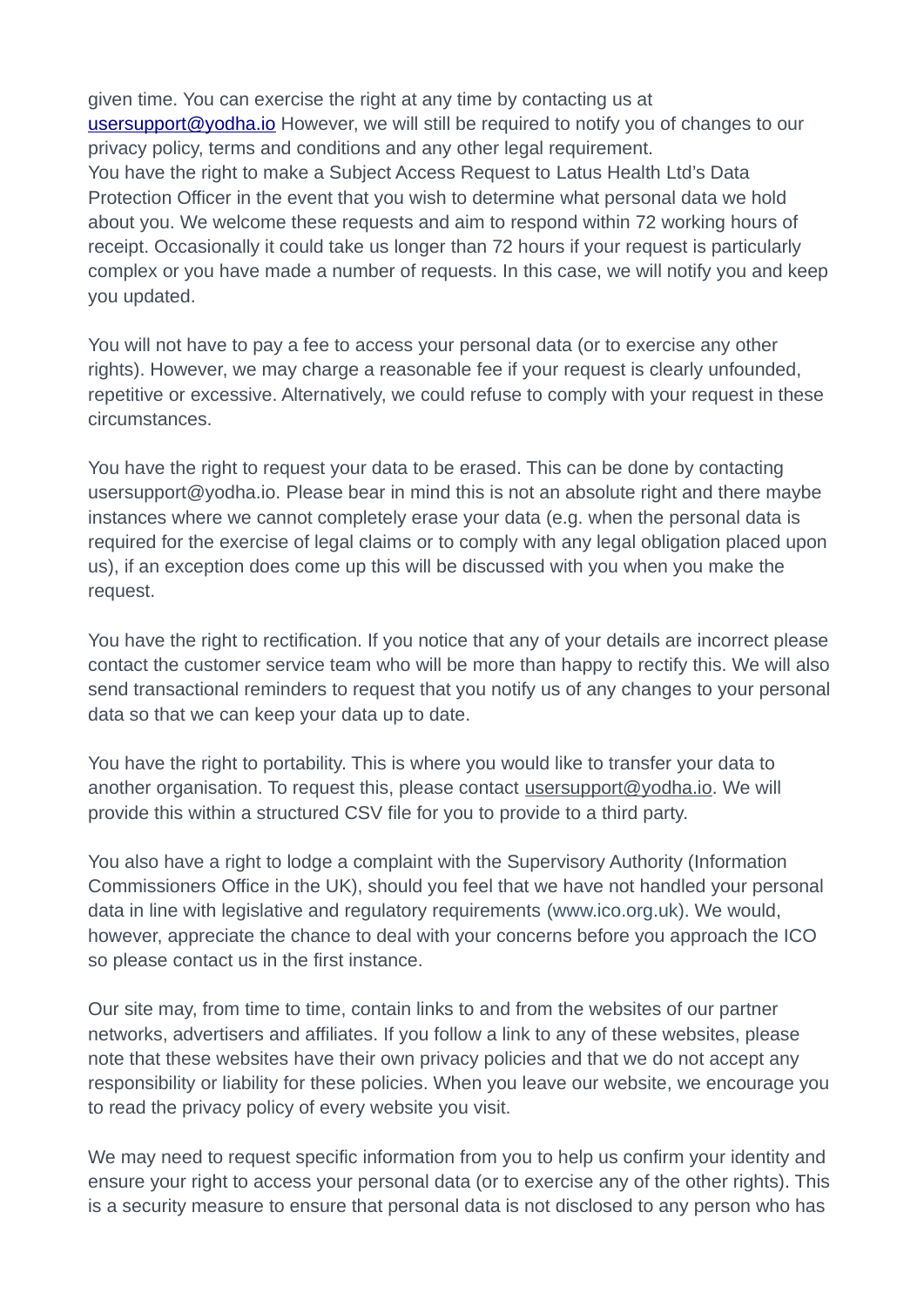no right to receive it. We may also contact you to ask for further information in relation to your request to speed up our response.

# **AUTOMATED DECISION MAKING, INCLUDING PROFILING & INFORMATION ABOUT HOW DECISIONS ARE MADE**

We use location services through both our applications and websites in order for us to tailor our marketing material to your specific behaviour and activities, e.g. the types of retailers which you regularly visit. We use email monitoring services to monitor the emails which we send to users. In doing this, we obtain information such as but not limited to:

- Time of receipt
- Time of opening
- Device user to open
- Savings made
- Which parts of the email you interacted with

We use systems that enable us to link your social media accounts to your account if registered with the same email address. This enables us to tailor our promotions and products as best as possible.

Where you have provided us with a mobile number, we may market to you using SMS and Push notification interactions. You can unsubscribe at any time by texting STOP. Our systems are set up to enable us to collect information on your spending history inclusive of savings made when using our service, we link this data to your profile so that we can determine what other deals or informational emails may be of interest to you. As above we will only do this if you opt-in to receive marketing communications or you have entered into a contract with us or purchased from us but have not opted out.

#### **INTERNATIONAL TRANSFERS**

We do not transfer your personal data outside of the European Economic Area.

### **IP ADDRESSES**

We may collect information about your computer, including where available your IP address, geographic location (if you allow when prompted by your browser), operating system and browser type, for system administration. This is statistical data about our users' browsing actions and patterns. If we combine this data with your personal data so that it can directly or indirectly identify you, we will treat such statistical data as personal data which will be used in line with this privacy policy.

### **COOKIES**

To enable our systems to recognise your device and to provide features to you, we use cookies. For more information about cookies and how we use them, please read our Cookie Policy.

#### **MARKETING COMMUNICATIONS**

We regularly send out email communication to keep you up to date with all the latest discounts and offers from the Latus Health Ltd brands and our chosen partners. If you